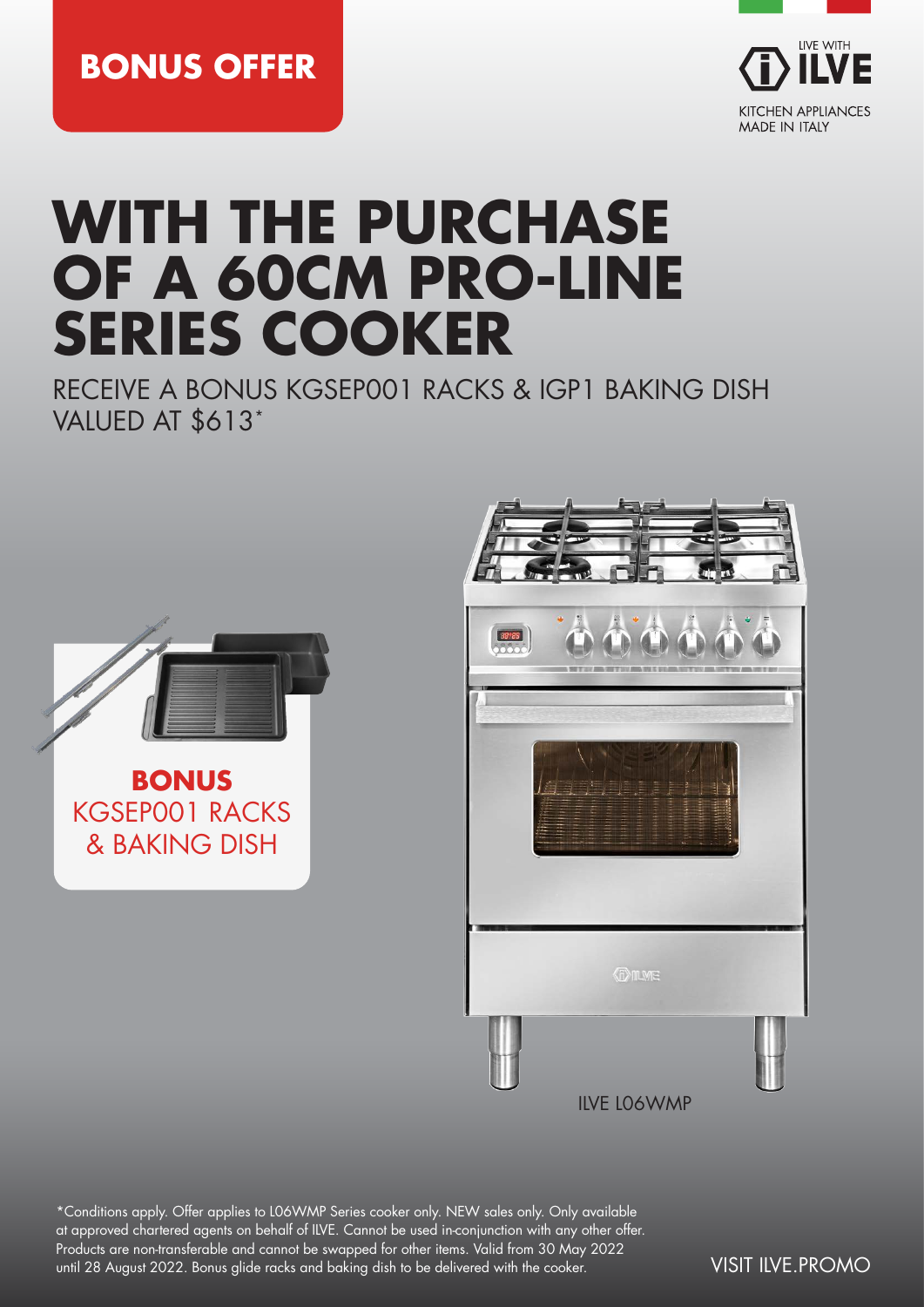# **ILVE PROMOTION TERMS AND CONDITIONS**



#### **ILVE Promotion Terms and Conditions for:**

- **1. Purchase a L096WMP/, L096NMP/, L128WMP/ receive a BONUS Tepanyaki Plate valued at \$1,000**
- **2. Purchase a LBI09WMP/ Bonus CookPack 1 valued at \$748**
- **3. Purchase a L06WMP/ Bonus KGSEP001 racks & IGP1 baking dish valued at \$631**
- 1. This page contains Information on how to redeem ILVE promotional offers and form a part of these terms and conditions.
- 2. Offer is not to be used in conjunction with any other offer.
- 3. Sales & delivery will be made only within Australia.
- 4. The promotion is valid for ILVE branded products only, purchased from an authorised ILVE dealer displaying advertising for the promotion in store & online during the promotional period.
- 5. This offer applies to eligible private retail buyers of new ILVE appliances during the promotional period. The offer strictly excludes; display stock, factory second & T2 stock, carton damaged products.
- 6. Eligible Customer's must purchase ILVE branded Appliances as detailed in this promotion during the following Promotion Period: Promotions i: Start: 12:00am 30th May 2022 Ends: 11:59pm 28th August 2022
- 7. To be eligible to redeem the bonus item, the purchase must be made in one instance, of ILVE branded product only, and is applicable to:

Individual Promotional Offers Detailed:

- **I. Purchase a L096WMP/, L096NMP/, L128WMP/ receive a BONUS Tepanyaki Plate valued at \$1,000**
- **II. Purchase a LBI09WMP/ Bonus CookPack 1 valued at \$748**
- **III. Purchase a L06WMP/ Bonus KGSEP001 racks & IGP1 baking dish valued at \$631**

The offer is limited to one redemption or discount per product ordered.

- 8. The promotion may end earlier should stocks of the offered products not be available and Eurolinx Pty Ltd reserves the right to change/substitute/replace the promotional products at any time during the promotional period with products to equal or higher value of the original products offered without notice.
- 9. "Authorised ILVE dealer" excludes any on-line bidding or auction websites (i.e. www.ebay.com.au) or any unauthorised retailers. The Promoter recommends that prior to purchasing a Participating Product the customer verify that the retailer is authorised to participate in this Promotion
- 10. The discount for this offer is to be applied at the checkout process when the transaction is made by the retailer using the ILVE sales portal

11. All transactions and discounts for this offer are only to be applied within the promotional period as stated within this document

and no discounts or further discounts will be applied.

12. Once the offer has been redeemed and received by the customer, there will be no refunds available on the purchased items.

### **PAGE 01/02 VALID UNTIL 28 AUGUST 2022**